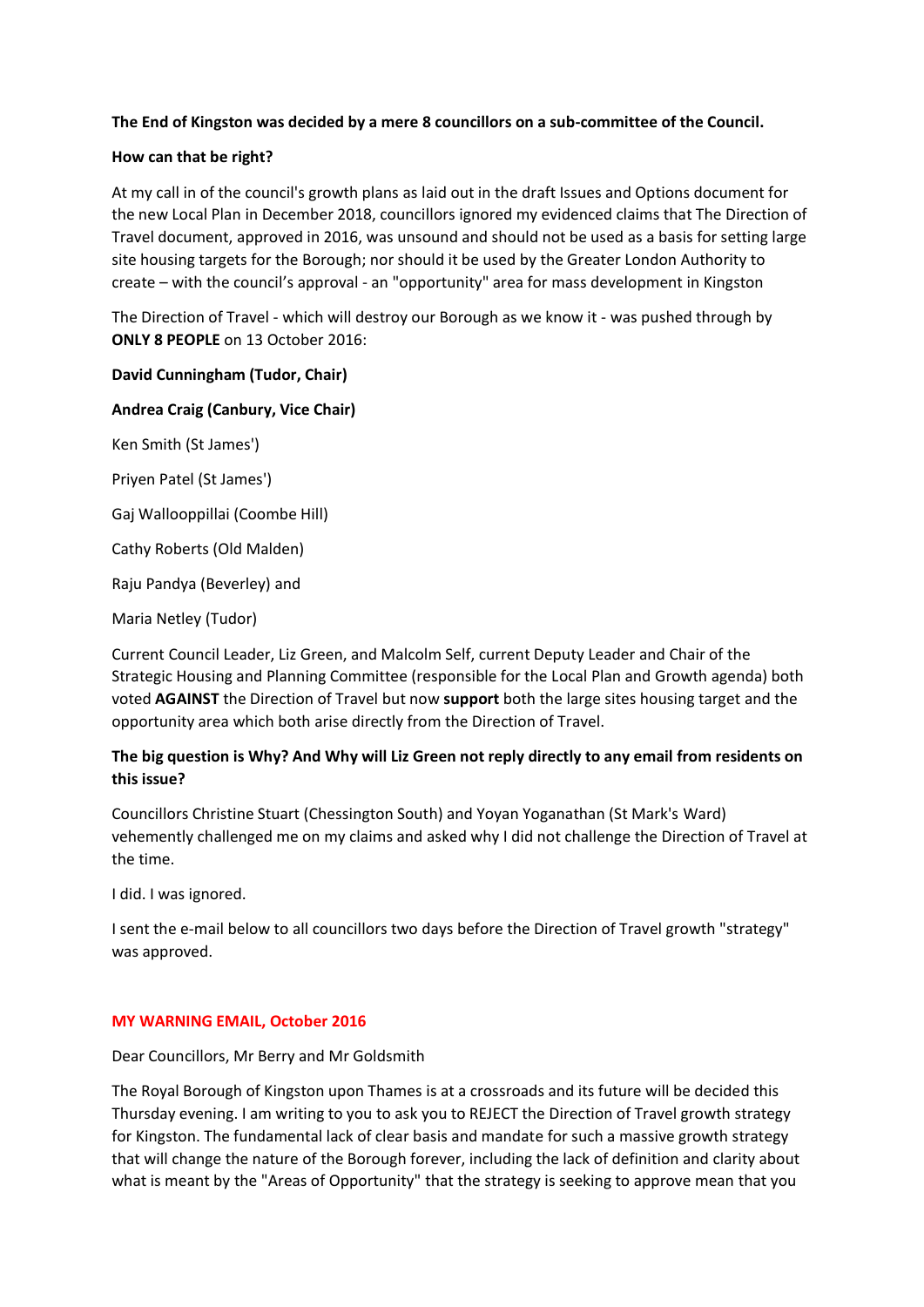can not with integrity - as laid out in the Code of Conduct of Councillors - approve the strategy and you must REJECT it

The Direction of Travel growth strategy document is inadequate, it contains misleading representations and demonstrates a lack of response and payment of lip service to many of the requests for clarification and for changes

I draw your attention to the following extremely important and fundamental question from Historic England on Page B95 of the Direction of Travel document to which the council has not provided a response; they have merely said that they will relay the comment to the GLA because the "City in the West document was produced by them". This is basically a refusal to answer a fundamental question and address a core issue relating to the extent and nature of growth envisaged for Kingston. Without this issue being addressed, the Direction of Travel document is unsound and you must - with integrity - REJECT it

Historic England: "Kingston is not currently designated an Opportunity Area, despite the City in the West document suggesting otherwise. At the examination of the Further Alterations to the London Plan (FALP) the Planning Inspector (paras 86 and 87) noted that the scale of change that Opportunity Area status usually envisages merited consultation and that this will provide communities an opportunity to influence how the area will be developed. How will consultation on Opportunity Area status be conducted, and will this question be addressed as a separate exercise?"

In the meantime, our council "leader" is continuing negotiations with the GLA for 11 parts of the Borough to become Opportunity Areas for mass development with no mandate to do so. I note that the City in the West document was produced by a "consultant" hired by the GLA and who was paid an extra £3000 in April 2016 to add an extra 10 Opportunity Areas to the document (see below). Kingston will become a City on the back of a document that cost £28,000 to produce

In addition, the conclusions that the council draws from their tick box "consultation" are flawed because they ignore all the detailed responses to the Strategy that people chose to spend much time writing in, rather than answering banal questions the answers to which the Council uses to support whatever strategy it has already decided upon. A consultation that is held over the summer months on a document that most people do not know about can also not be considered to represent the views of the people of Kingston

Lastly, in terms of protecting a "strong sense of local identity, which relates to existing communities and the environment", the council repeatedly pays only lip service to people's concerns, repeatedly adding a single generic response : 'We recognise that new growth must be balanced with the unique heritage and character of the Borough'. This statement is meaningless, especially in the context of the developments that the Council has approved to date and others that it is considering throughout the Borough.

This does nothing to respond to Historic England's and local people's concerns and leaves the door open for the many types of unsuitable development for The Royal Borough of Kingston upon Thames that will come with Opportunity Area status.

This basis of this growth strategy is unsound, the lack of changes made in response to detailed comments from a large number of people and from local and national bodies is inadequate and you must - with integrity - reject this strategy outright.